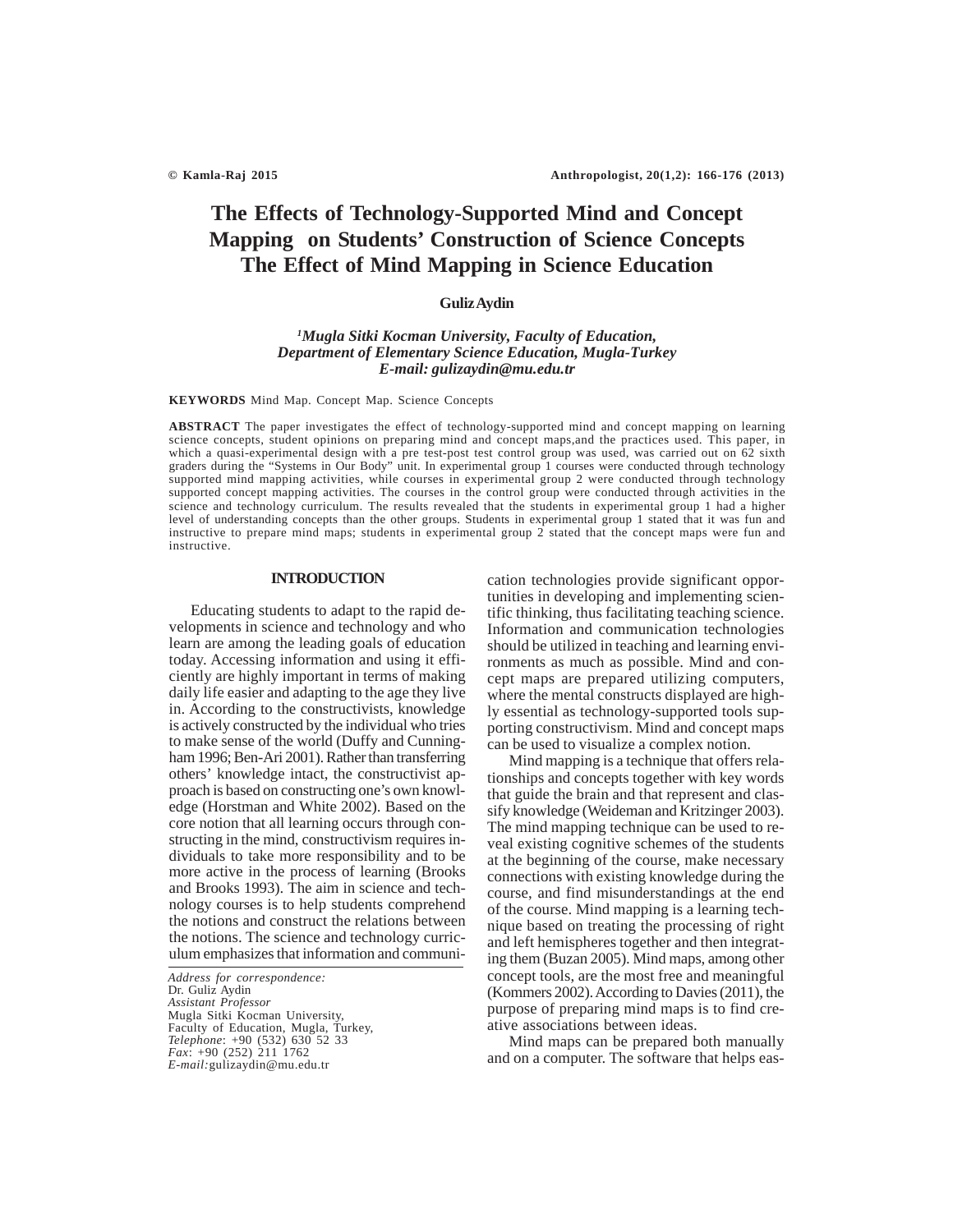ily form mind maps is the "Mind Manager Programme". Using this programme is quite simple and, depending on one's choice, either the images or figures in the programme library or the ones downloaded from the internet can be used. "Mind Manager Programme" makes it easy to organize the connections between information and uses figures, colors, and expressions freely.

A learning technique that enables students to comprehend subjects as a whole and to establish connections between concepts (Novak and Gowin 2002) is concept mapping. Concept mapping is a graphic organizational technique in which students create node-and-link diagrams, where nodes represent concepts and links connecting the nodes represent relations among the concepts (Blunt and Kapicke 2014). Concept maps, which are formed by showing the relationship between two concepts and through linking words between these concepts, are essential for permanent and meaningful learning. Concept maps can help students combine their prior learnings and new learnings and to organize complex ideas (Zhao 2003). Concept maps can be used in organizing knowledge; discussing the meaning of the concepts with students; finding misconceptions, identifying alternative concepts, and removing misconceptions; improving high-order thinking skills; and assessing what is learned (Atasoy 2002). Concept maps enable individuals to have meaningful learning, which is defined as forming knowledge by combining prior learnings and existing concepts with new information and making the connections between concepts (Tekkaya 2003). The most important feature of a concept map is that it is a two-dimensional visual tool with a hierarchical order (Liu 2004). This is the main factor separating concept maps from mind maps. Unlike mind mapping, concept mapping is more structured (Davies 2011).

It is possible to prepare concept maps either manually or on a computer. One piece of software that enables preparing concept maps is "Inspiration". It is believed that it is possible for students to remember the concepts and information about the concepts more easily via different images and figures in the library of the "Inspiration" programme.

Using mind mapping and concept mapping techniques, the aim of this paper was to enable  $6<sup>th</sup>$  grade students to meaningfully construct the subjects in the "Systems in our Body" unit in their minds. The research problem of the paperwas "What is the effect of technology-supported mind and concept mapping, which are grounded on a constructivist approach, on students' comprehension of concepts and what are student opinions on these practices?" The research questions under the given research problem are as follows:

- Is there a statistically significant difference between the comprehension levels of students in experimental group 1(in which a technology-supported mind mapping technique based on a constructivist approach was used), experimental group 2 (in which a concept mapping technique based on a constructivist approach was used), and a control group (in which the science and technology curriculum was implemented)?
- What are the opinions of the students in experimental group 1 on preparing mind maps and on the practices carried out?
- What are the opinions of students in experimental group 2 on preparing concept maps and on the practices carried out?

The dependent variable has its variability investigated and on which the effect of theindependent variable is observed. The variability of the independent variable, conversely, will affectthe result (Buyukozturk 2003). The independent variable of the paper is technology-supported mind and concept mapping techniques based on a constructivist approach, while the dependent variable is students' comprehension of concepts and their opinions on the practices carried out.

This paper aims to contribute to meaningful learning of students by ensuring them to construct the concepts better through the integration of the science and technology curriculum while creating mind and concept maps using technologic software. The paper reveals the effect of creating concept and mind maps during science and technology courses on their learning of the concepts and on building relationships between concepts. There are various studies on the effect of mind mapping (Amma 2005; Akinoglu and Yasar 2007) and concept mapping (Rao 2004; Oner and Arslan 2005; Candan et al. 2006) on student learning in the literature. This paper focuses on the effects of mind and concept mapping on conceptual learning and it is believed that the involvement of students' opinions about the practices carried out will contribute to the literature.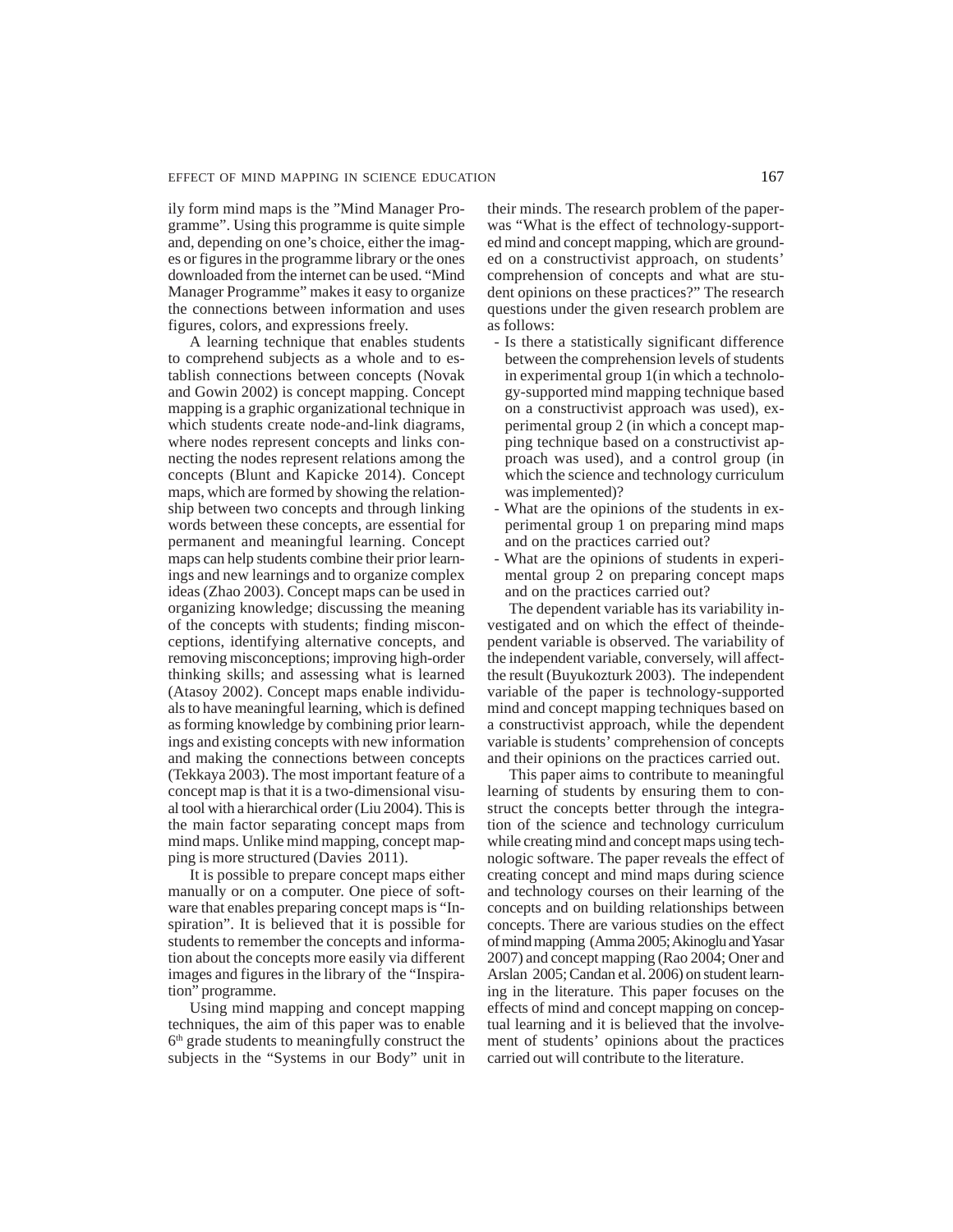# **METHODOLOGY**

# **Research Design/Model**

A quasi-experimental design with apre testpost test control group was used in the paper.

The experimental design, given in Table 1, was designed for the study. In Table 1,  $T_1$  representsthe concept test;  $T_2$  represents the openended question assessment tool; and  $T<sub>3</sub>$  represents the semi-structured interview form.

# **Research Sample/Working Group**

Because the research is experimental, a study group was taken instead of choosing a sample group andthe equivalence of the groups was taken into consideration. Based on the pre-test score averages of the "Systems in our Body" concept test, two of the three  $6<sup>th</sup>$  grade courses in the school were assigned as experimental groups and one was assigned as the control group. The research group involved a total number of 62 students (20 students in experimental group 1, 22 students in experimental group 2, and 20 students in the control group). The same teacher carried out the teaching activities in both groups during the research (information about the experimental application are given in Appendix B).

# **Data Collection Instrument and Procedure**

The research data was collected through the concept test related to the "Systems in our Body" unit, as well as open-ended questions and voice recordings in which the semi-structured interview technique was used. Experimental study lasted for four weeks (16 lesson hours). During the experiment, students in experimental group 1 (N=20) carried out the activities in groups of four and prepared mind maps in "Support and Movement System", "Circulation System", and "Respiration System" topics. Students in experimental group 2 (N=22) carried out the same activities in four and five-persons groups and prepared concept maps on the same topics. Students in experimental group 1 later made the mind maps in "Mind Manager Programme" on computers and students in experimental group 2 made the concept maps in the "Inspiration" programme.

#### *Development of Concept Test*

For the content validity of the concept test questions prepared, of consideration is thatthe test included all of the outcomes related to the topic in the science and technology curriculum. The opinions of a field expert were taken from four academics, two research assistants, and three science and technology teachers; necessary changes were made based on suggestions, and the content and face validity of the test were ensured.

The test, which initially included 49 items, was implemented on 156 seventh grade students.

The item and test analyses of the concept test whose preliminary implementations were made are given in Appendix A.

After the item analysis carried out following the implementation, 19 questions (the  $1<sup>st</sup>$ ,  $3<sup>rd</sup>$ ,  $4<sup>th</sup>$ ),  $8<sup>th</sup>$ ,  $9<sup>th</sup>$ ,  $10<sup>th</sup>$ ,  $11<sup>th</sup>$ ,  $14<sup>th</sup>$ ,  $15<sup>th</sup>$ ,  $19<sup>th</sup>$ ,  $21<sup>st</sup>$ ,  $22<sup>nd</sup>$ ,  $27<sup>th</sup>$ ,  $31<sup>st</sup>$ ,  $38<sup>th</sup>$ ,  $39<sup>th</sup>$ ,  $44<sup>th</sup>$ ,  $45<sup>th</sup>$ , and  $49<sup>th</sup>$  questions) were taken out of the test since their discrimination indexes were below .30 (Appendix A). Eight questions whose discrimination indexes were between .25 and .30 (the 2<sup>nd</sup>, 7<sup>th</sup>, 12<sup>th</sup>, 16<sup>th</sup>, 25<sup>th</sup>, 29<sup>th</sup>, 32<sup>nd</sup>, and  $40<sup>th</sup>$  questions) were included in the test after their item roots and options were changed. As a result of the item analysis, which was carried out after the preliminary implementation of the test, 13 questions at a knowledge level of cognitive domain, 9 questions at the comprehension level,

| Table 1: Experimental design |  |
|------------------------------|--|
|------------------------------|--|

| Group                | Before the<br>experiment | During the experiment                                                                              | After the<br>experiment        |
|----------------------|--------------------------|----------------------------------------------------------------------------------------------------|--------------------------------|
| Experimental Group 1 | $Pre-test(T1)$           | Teaching via technology-supported mind<br>mapping technique based on constructivist<br>approach    | Post-test<br>(T, T, T)         |
| Experimental Group 2 | Pre-test $(T1)$          | Teaching via technology-supported concept<br>mapping technique based on constructivist<br>approach | Post-test<br>$(T_1, T_2, T_3)$ |
| Control Group        | Pre-test $(T1)$          | Teaching via the Methods and Techniques used<br>in Science and Technology Curriculum               | Post-test<br>(T, T, )          |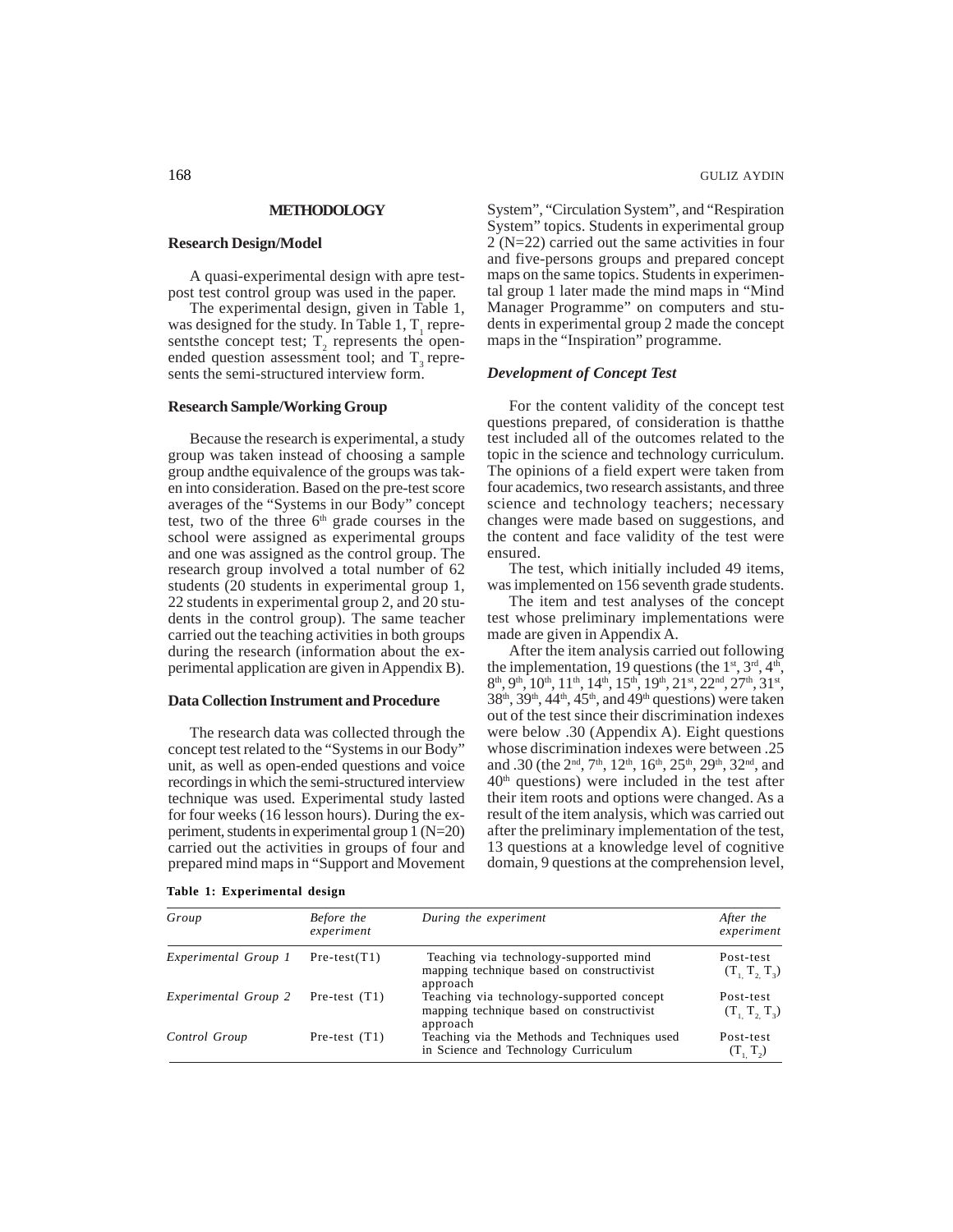and 1 question at the application level were taken out of the test. The final test, developed after the questions were chosen, involved questions of which 19 were at knowledge level, 10 were at comprehension level, and 1 was at application level. The questions taken out of the test after the preliminary implementation were not questions that ruined the content validity. The final version of the test included 30 multiple-choice questions. The average test difficulty was .43; KR-20 was .76.

#### *Development of Open-ended Questions*

A literature review of the "Systems in Our Body" unit was made and 17 open-ended questions were prepared, taking misconceptions observed in students into account. After the questions were shown to experts for their opinion and necessary corrections were made, the number of questions was taken down to 13. (Examples of open-ended questions are given in Appendix C.) These open-ended questions were implemented on 39 seventh grade students and whether or not the expressions used in the questions were understandable were checked and necessary corrections were made accordingly.

# *Development of Semi-structured Interview Form*

Semi-structured interview questions were prepared to determine students' opinions regarding preparing mind/concept maps and the practice of doing this. Expert opinions were taken from three science educators for these questions. According to their feedback, relevant revisions were applied to ensure the content validity and questions were revised according to the expert opinionsand were then implemented on four students (two from experimental group 1 and two from experimental group 2) in order to finalize the questions. After the post-tests were implemented, semi-structured interviews with eight students from experimental group 1 and seven students from experimental group 2 were made.

#### **Data Analysis**

Quantitative data obtained from the concept tests were analyzed in SPSS.

Open-ended questions were scored and evaluated using a concept numeric assessment table. Considering the extent of the correctness of the questions, the questions were scored in the following way: 4 for "Sound Understanding"; 3 for "Partial Understanding"; 2 for Partial Understanding with Specific Misconception; 1 for Specific Misconceptions; and 0 for "No Answer" or "No Understanding" (Abraham et al. 1994). After the preliminary implementation, open-ended questions were then scored by three science and technology teachers according to the concept number evaluation table; the matching percentage of the scores was found to be 87 percent.

Voice recordings of the interviews were transcribed and their qualitative analyses were made. The analyses of the semi-structured interviews done with teachers and students were carried out in three steps: reduction of data, presentation of the data, and deductions (Miles and Huberman 1994; Patton 2002).

#### **FINDINGS**

### **Findings Related to the First Research Question**

The first research question of the paper was whether or not there was a statistically significant difference between the comprehension levels of students in experimental group 1, experimental group 2, and the control group with regards to their comprehension levels of the concepts in the "Systems in Our Body" unit. Since the pre-test scores of the students in the experimental and control groups show a normal distribution (p=0.190>0.05) according to the Kolmogorov- Smirnov test, the group mean scores were compared with F-test, a parametric test, and the results are given in Table 2.

 When the pre-test achievement means given in Table 2 are analyzed, the mean score of the group in which the mind mapping technique was used is 11.55, while the mean score of the group in which the concept mapping technique was used is 11.45, and the mean score of the control group is 11.70. Since the mean scores are quite close to each other and the "p" significance level is over 0.05, there is no statistically significant difference initially found.

According to the Kolmorogov-Smirnov test conducted, because the post-test scores of the students in experimental and control groups show a normal distribution ( $p=0.198>0.05$ ), the group mean scores were compared with F-test, a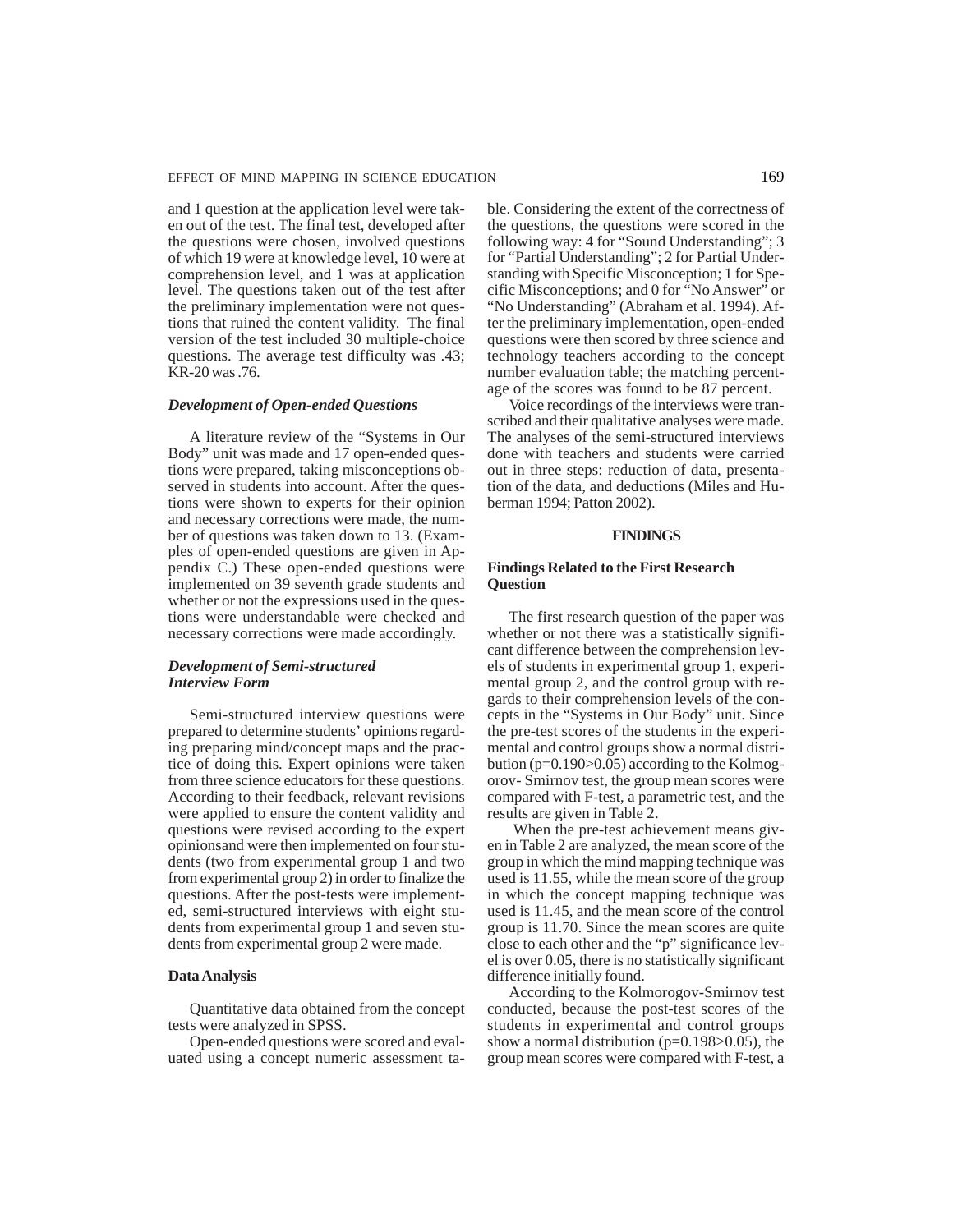**Table 2: Comparison of concept test implemented in experimental and control groups as a pre-test on the"Systems in our Body" unit**

| Group          |    | Arithmetic mean | Standard deviation |       |       |  |
|----------------|----|-----------------|--------------------|-------|-------|--|
| Experimental 1 | 20 | 11.55           | 4.57               | 0.021 | 0.980 |  |
| Experimental 2 | 22 | 11.45           | 3.14               |       |       |  |
| Control        | 20 | 11.70           | 4.00               |       |       |  |

parametric test, and the results are given in Table 3.

As seen in Table 3, the mean score of experimental group 1 is 17.25, while the mean score of experimental group 2 is 13.68, and the mean score of the control group is 13.15. The results of Ftest analysis, conducted to test whether the mean scores of experimental and control groups are statistically significant, reveal that there is a statistically significant difference. Since "p" value is below 0.05, there is a statistically significant difference among groups' concept comprehension levels, in support of the experimental group in which the technology-supported mind mapping technique was used.

The results belonging to experimental and control groups obtained from the comparison of the concept evaluation scores of open-ended questions related to the "Systems in our Body" unit according to F-test are given in Table 4.

As is seen in Table 4, the mean score of experimental group 1 for open-ended questions is 26.75, while the mean score of experimental group 2 is 21.32, and the mean score of the control group is 17.85. Since "p" value is below 0.05, there is a statistically significant difference among groups' concept comprehension levels, in support of the experimental group in which the technology-supported mind mapping technique was used.

# **Findings Related to the Second Research Question**

The second research question was stated as "What are the opinions of students in experimental group 1 on preparing mind maps and on the practices carried out?" This question was answered by 8 students in experimental group 1, in which the technology-supported mind mapping technique was used, via semi-structured interviews.The following findings were obtained.

Students in experimental group 1 were asked to compare the teaching of the "Systems in our Body" unit in a science and technology course with the teachings in other units. Students stated that there were differences in how the unit was taught, that they made experiments (30%) and mind maps (60%), and that courses were taught with more visuals (10%).

Some of the student statements are given below:

*- "We prepared mind maps in the "Systems in Our Body" unit. We did not do it in other units before."* (2nd student)

**Table 3: Comparison of concept test implemented in experimental and control groups as a post-test on the "Systems in our Bbody" unit**

| Group          |    | Arithmetic mean | Standard deviation |       |          |
|----------------|----|-----------------|--------------------|-------|----------|
| Experimental 1 | 20 | 17.25           | 5.99               | 3.368 | $0.041*$ |
| Experimental 2 | 22 | 13.68           | 5.84               |       |          |
| Control        | 20 | 13.15           | 4.34               |       |          |

at\* p<0.05 significance level

**Table 4: Comparison of concept evaluation scores of experimental and control groups relating to the open-ended questions about the "Systems in our Body" unit**

| Group          |    | Arithmetic mean | Standard deviation |       |          |  |
|----------------|----|-----------------|--------------------|-------|----------|--|
| Experimental 1 | 20 | 26.75           | 10.15              | 4.416 | $0.014*$ |  |
| Experimental 2 | 22 | 21.32           | 9.75               |       |          |  |
| Control        | 20 | 17.85           | 8.66               |       |          |  |

at \* p<0.05 significance level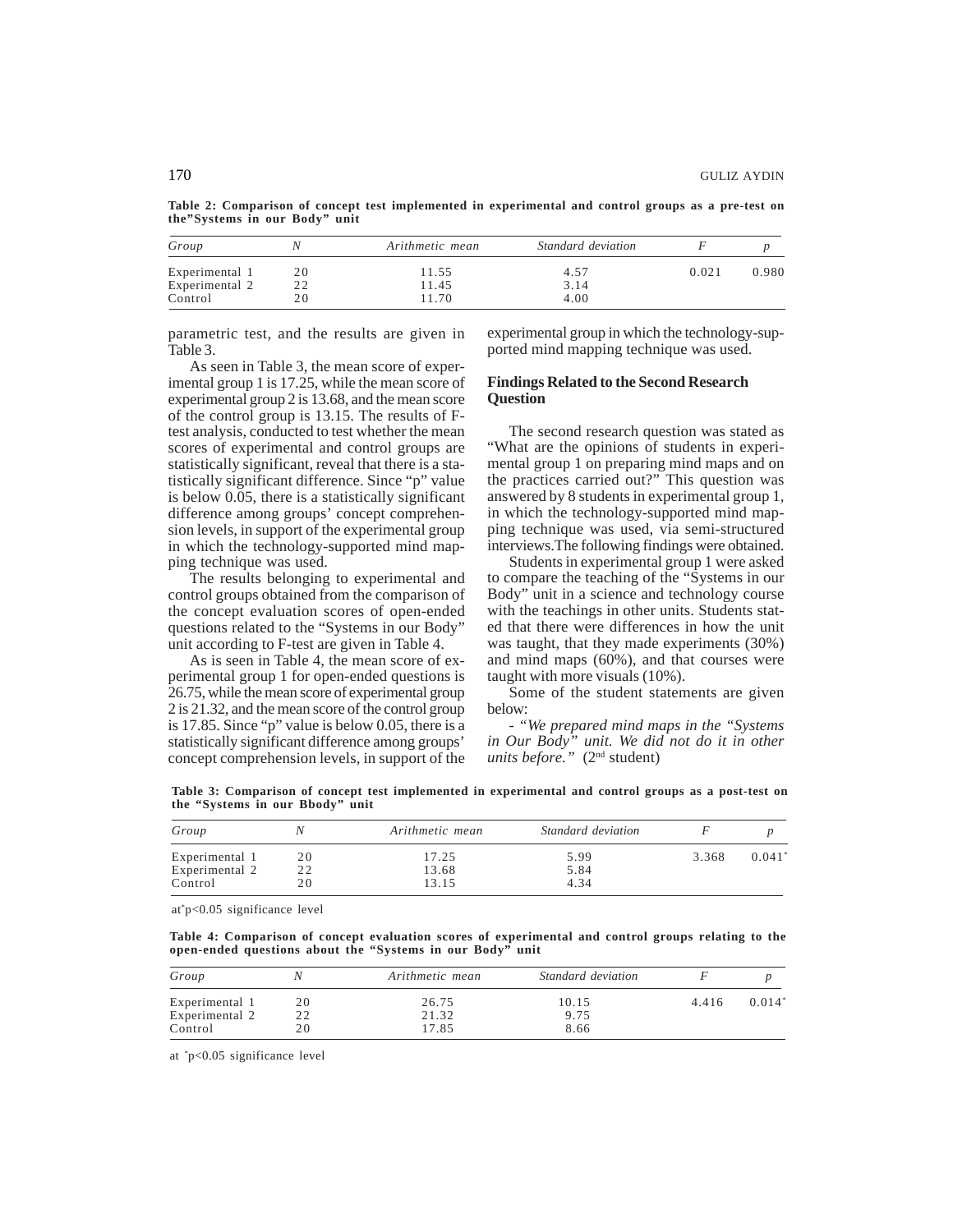*- "Yes, we were making experiments."* (3rd student)

Students in experimental group 1 were asked whether or not they liked preparing mind maps about the "Systems in Our Body" unit on a computer. All students interviewed answeredpositively: 28.55 percent of the students stated that it was fun, nice, and easy to prepare mind maps on a computer; 14.30 percent said they found more text and images; 28.55 percent said that they did research; and 28.55 percent said they learned better.

More student statements are given below:

*- "When I do it on a computer with my friends, I find more text and images.*" (1<sup>st</sup> student)

*"I make research and it is fun."* (5<sup>th</sup> student) Students in experimental group 1 were asked whether or not they wanted to prepare mind maps in different units in science and technology courses in  $6<sup>th</sup>$ ,  $7<sup>th</sup>$ , and  $8<sup>th</sup>$  grades. 50 percent of the students stated that the reason they wanted to prepare mind maps was that they learned better; 25 percent said they learned more easily; 12.50 percent said they learned how to research; and 12.50 percent said it was fun to learn by preparing mind maps.

Some the student statements are given below:

*"Because I learn to make research when I prepare mind maps.*"(1<sup>st</sup> student)

*"Because I learn more easily when I make*  $mind$  maps." ( $6<sup>th</sup>$  student)

Students in experimental group 1 were asked aboutthe benefits of learning through preparing mind maps in science and technology courses. 25 percent percentof the students said they learned the unit better; 8.35 percent said they learned faster; 25 percent said they remembered what they learned better; 8.35 percent said their course grades increased; 16.60 percent said they were able to do research; and 8.35 percent said their manual skills improved.

Some student statements are given below:

*-"I can remember better."*(3rd student)

*-"We make research. We learn more and faster.*"(8<sup>th</sup> student)

# **Findings Related to the Third Research Question**

The third research question was "What are the opinions of students in experimental group 2 on preparing concept maps and on the practices carried out?" This question was answered by 7 students from experimental group 2, in which the technology supported concept mapping technique was used, through semi-structured interviews. The following findings were obtained.

Students in experimental group 2 were asked to compare the teaching of the "Systems in Our Body" unit in their science and technology course with the teachings in other units. Students stated that there were differences in how the unit was taught and that they did activities (5.20%), experiments (5.20%), and concept maps (36.80%). In addition, they said they used computers in this unit (31.60%), they learned better (5.20%) and easier (5.20%), the courses were better (5.20%), and their research skills improved (5.20%).

Some student statements are given below:

*- "We learn easier when we haveactivities. We improve our research skills...*"(1<sup>st</sup> student)

- *"We made concept maps.We logged on to"Inspiration". For instance, when we made the circulation system, we wrote circulation systemon the top. We labeled arrows downward. When giving examples, we did not put them in*  $boxes.$ " ( $4<sup>th</sup> student$ )

Students in experimental group 2 were asked whether or not they liked preparing concept maps about the "Systems in our Body" unit on a computer. All of the students interviewed were positive. 28.60 percent of the students stated that it was fun to prepare concept maps on a computer; 14.20 percent said it was enjoyable to use a computer; 28.60 percent said that they learned the concepts related to the topic by preparing concept maps on a computer; and 28.60 percent said that preparing concept maps in the "Inspiration" programme helped them remember what they learned.

Some student statements are given below:

*- "It is a very nice programme. When we forget what we did, we can look at them in the programme."* (2nd student)

*-"It is more fun to make things on a com*puter." (5<sup>th</sup> student)

Students in experimental group 2 were asked whether or not they wanted to prepare concept maps on a computer in different units in the science and technology courses in  $6<sup>th</sup>$ ,  $7<sup>th</sup>$ , and  $8<sup>th</sup>$ grades. Students said that it was more instructive and fun to do the practices this way. 10 percent of the students stated that they learned by preparing concept maps on the computer; 10 percent said they understood the topics better; and 30 percent said preparing concept maps helped them revise what they learned and thus helped them to remember better. In addition, they said that the courses taught by preparing concept maps were better (20%) and easier (30%).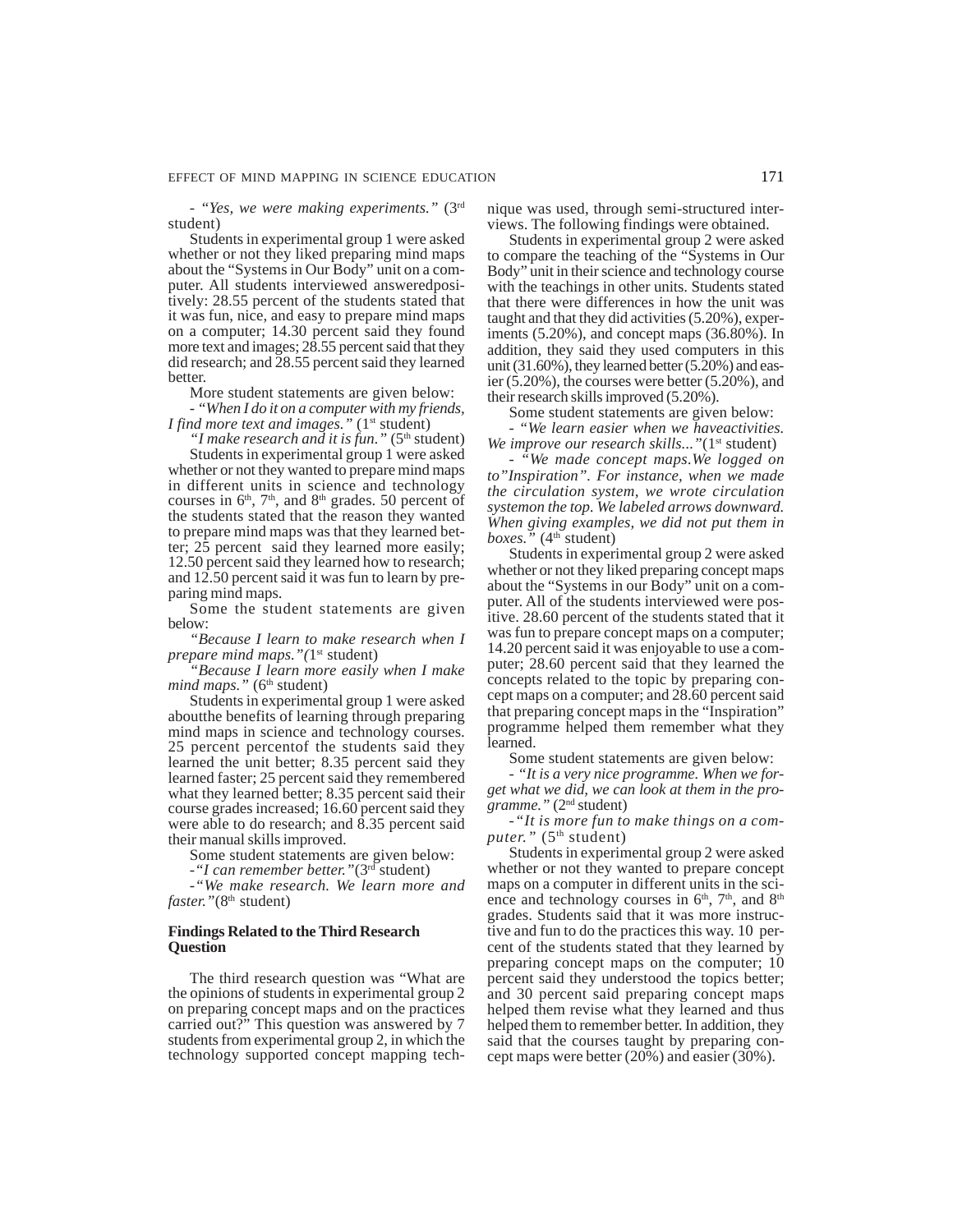Some student statements are given below:

- *"Because it is better. We learn on the computer and make better mapping.*" (1<sup>st</sup> student)
- "*Because we have the chance to repeat our units. I also learned very easily."(*3rd student)

Students in experimental group 2 were asked about the benefits of learning through preparing concept maps in science and technology courses. 25.00 percent of the students said they comprehend the unit better; 12.50 percent said they learned more easily; 25 percent said they repeated the unit; 25 percent said they remembered what they learned; and 12 percent said they learned to use the computer. In light of the answers given to this question, it is possible to say that concept maps help students to understand the topics better, to repeat the units, and to remember what they learned.

Some student statements are given below:

- *"Because it is better. We learned on the computer and...*" (1<sup>st</sup> student)
- *"I can repeat the topic. I also can see what was incorrect, so it is very nice for me."*(3rd student)

#### **DISCUSSION**

Although there was not a statistically significant difference in pre-test results of experimental and control groups in the concept test on "Systems in Our Body", there was a statistically significant difference in their post-test results on their concept comprehension levels, in support of the experimental group in which the technology-supported mind mapping technique was used. Also, when the scores of the experimental and control groups from open-ended questions were compared, there was a statistically significant difference in support of experimental group1. When the groups' mean scores were analyzed, themean score of experimental group 1 was higher than the mean score of experimental group 2 and the control group. In 9 open-ended questions, the rate of correct answers in experimental group 1, in which courses were taught via a technology-supported mind mapping technique, was higher compared to other groups. Alternatively, in4 open-ended questions the rate of correct answers in experimental group 2 was higher compared to other groups. Although the experimental group in which the mind mapping technique was used had the highest concept comprehension levels, the concept comprehension levels of the group in which concept mapping was used was higher than the control group. In their studies, Rao (2004), Aykanat et al. (2005), Oner and Arslan (2005), Candan et al. (2006), and Chiou (2008)found that concept mapping was more efficient on students' learning than traditional teaching. Amma (2005), Abi-El-Mona and Adb-El-Khalick (2008), and Balim (2013) found that mind mapping has more positive effects on academic achievement than traditional teaching. In addition,Balim (2013) stated in his research that mind mapping was efficient for retention of knowledge. Dhindsa et al. (2011) found that the mind map teaching approach had more positive effects on the quality of students' cognitive structures than traditional teaching.

All interviewed students in experimental groups 1 and 2 stated how the "Systems in Our Body" unit was taught differently from other units. Students in experimental group 1 stated that they made experiments and mind maps in this unit and that more visuals were used. Students in experimental group 2 stated that they did activities, experiments, and concept maps, that they understood the unit better and easier with the use of the computer, the courses were fun, and their research skills improved. Holland et al. (2004) made students work with mind a mapping programme ("Mind Manager") in a computer lab. Later, they were asked questions about mind maps and teaching concepts via mind maps. Students stated that they understood the concepts, made better organization of knowledge, that the mind maps could be used in other media, that it was easy to learn and use the mind mapping programme, it was useful that the programme could be transferred to Word and Powerpoint, and that they would continue using mind maps and "Mind Manager". Similarly, in his research Balim (2013) did semi-structured interviews with seventh grade students about preparing mind maps.Students said that mind maps were educational, entertaining, and useful.

#### **CONCLUSION**

At the end of this research, it is possible to say that technology-supported mind and concept mapping techniques have positive effects on students' comprehension of science concepts. Furthermore, these techniques positively affect students' opinions about understanding science concepts better and easier and about how the courses are taught.

#### **RECOMMENDATIONS**

In light of the findings of the present research, the following suggestions can be made: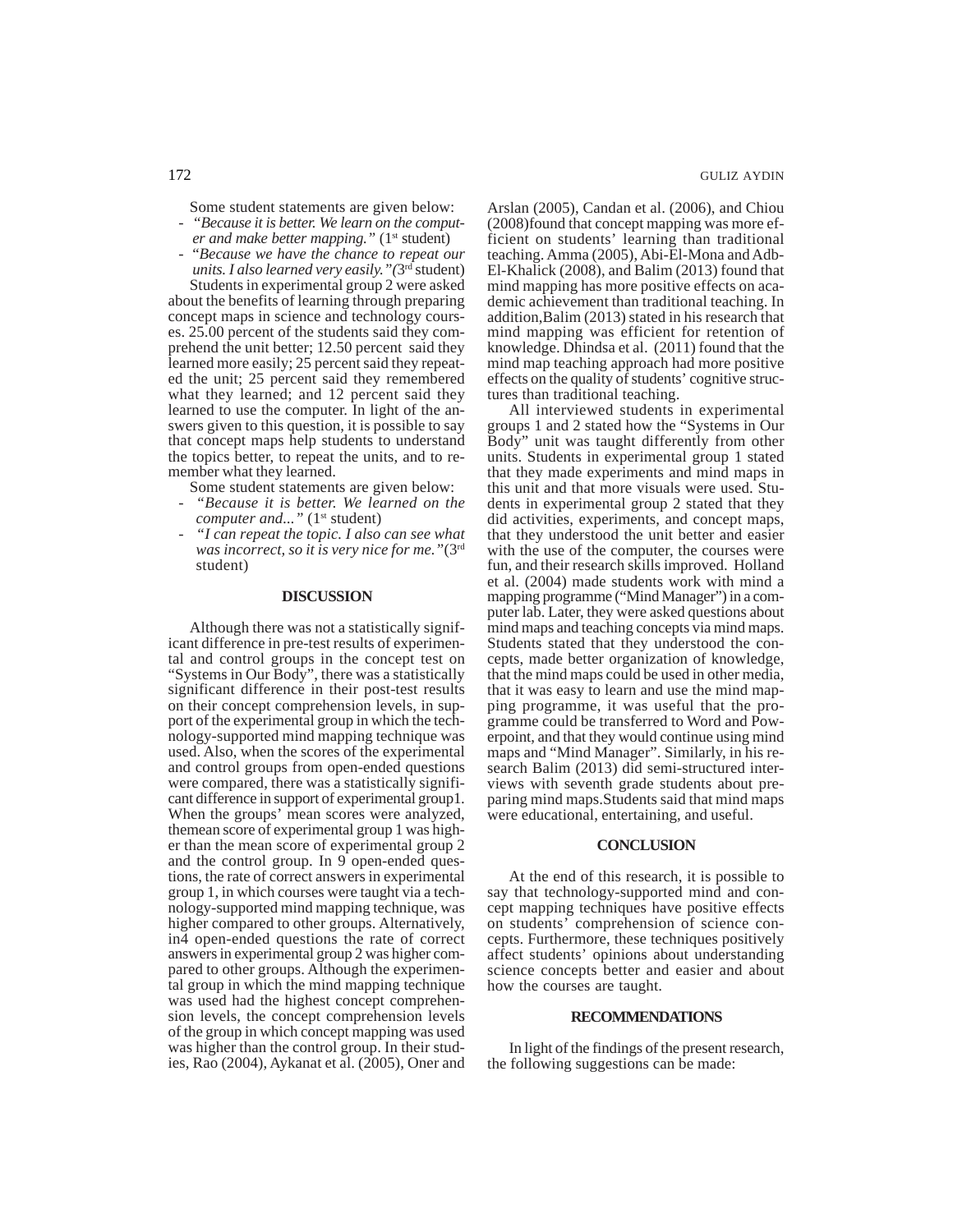Teachers should reveal prior learnings and can find out how students make connections between concepts if students prepare mind and concept maps in science and technology courses, either manually or on computer. Using these techniques, teachers could reveal students' existing knowledge in a short time. It is believed that visual tools, such as mind and concept maps, used in science and technology courses could improve students' interest in the course. Mind and concept mapping techniques in different units in science and technology courses and in different grades, and their effect on students' cognitive, affective, and psychomotor domains can be evaluated.

#### **REFERENCES**

- Abi-El-Mona I, Adb-El-Khalick F 2008. The influence of mind mapping on eighth graders' science achievement. *School Science and Mathematics*, 108 (7): 298–312.
- Abraham MR, Williamson VM, Westbrook SL 1994. A cross-age study of the understanding of five chemistry concepts. *Journal of Research in Science Teaching*, 31(2): 147–165. doi:10.1002/tea.3660310206.
- Akinoglu O, Yasar Z 2007. The effects of note taking in science education through the mind mapping technique on students' attitudes, academic achievement and concept learning. *Journal of Baltic Science Education,* 6(3): 34-43.
- Amma C 2005. Effectiviness of Computer Based Mind Maps in the Learning of Biology at the Higher Secondary Level. *ICDE International Conference,*New Delhi, 19-23 November 2005.
- Atasoy B 2002. *Fen Ogrenimive Ogretimi* [Science Learning and Teaching]. Ankara: Gunduz.
- Aykanat F, Dogru M, Kalender S 2005.The effect of science instruction by the computer-based concept maps method on the students' achievement. *Kastamonu Education Journal*, 13(2): 391-400.
- Balim AG 2013. The effect of mind-mapping applications on upper primary students' success and inquirylearning skills in science and environment education*. International Research in Geographical and Environmental Education*, 22(4): 337-352. doi: 10.1080/10382046.2013.826543
- Ben-Ari M 2001. Constructivism in computer science education. *Journal of Computers in Mathematics and Science Teaching*, 20(1): 45-73.
- Blunt JR, Karpicke JD 2014. Learning with retrievalbased concept mapping. *Journal of Educational Psychology*, 106(3): 849-858. doi: 10.1037/a0035934.
- Brooks JG, Brooks MG 1993*. In Search for Understanding the Case for Constructivist Classrooms.* Alexandria, Virginia: ASCD.
- Butukozturk S 2003. *Sosyal Bilimleri Cin Veri Analizi El Kitabi. [Data Analysis Handbook for Social Sciences].* Ankara: Pegem A.
- Buzan T 2005. *Mind Map Handbook*. Great Britain: Thorsons
- Candan A, Turkmen L, Cardak O 2006. The effects of concept mapping on primary school students' understanding of the concepts of force and motion. Jour*nal of Turkish Science Education*, 3(1): 66-75.
- Chiou C-C 2008. The effect of concept mapping on students' learning achievements and interests. *Innovations in Education and Teaching International*, 45(4): 375-387.doi: 10.1080/14703290802377240
- Davies M 2011. Concept mapping, mind mapping and argument mapping: what are the differences and do they matter? *High Educ*, 62: 279-301.doi: 10.1007/ s10734-010-9387-6.
- Dhindsa HS, Makarimi-Kasim, Anderson OR 2011. Constructivist-visual mind map teaching approach and the quality of students' cognitive structures. *J Sci Educ Technol,* 20: 186-200. doi: 10.1007/s10956- 010-9245-4
- Duffy TM, Cunningham DJ 1996. Constructivism: Implications the design and delivery of instruction. In: DH Jonassen (Ed.): *Handbook of Research for Educational Communications and Tecnology*. New York:
- Macmillan, pp. 170-198. Holland B, Holland L, Davies J 2004. An investigation into the concept of mind mapping and the use of mind mapping software to support and improve student academic performance. In: H Gale (Ed.): *Learning and Teaching Projects 2003/2004.* United King-
- dom: University of Wolverhampton, pp. 89-94. Horstman B, White W 2002. Best practice teaching in college success courses: Integrating best practice teaching methods into college success courses. *The Journal of Teaching and Learning,* 6(1): 6-16.
- Kommers P 2002. Information and communication technologies in education. In: E Orhun, P Kommers (Eds.): *Four Stages in Designing Educational Hypermedia.* Izmir: Ege University, pp. 29-59.
- Liu X 2004. Using concept mapping for assessing and promoting relational conceptual change in science. *Science Education*, 88(3): 373–396. doi:10.1002/ sce. 10127.
- Miles MB, Huberman AM 1994. *Qualitative Data Analysis*. London: SAGE.
- Novak JD, Gowin DB 2002. *Learning How to Learn*. England: Cambridge University.
- Oner F, Arslan M 2005. Ilkogretim 6. sinif fen bilgisidersielektrikünitesinde kavramharitalariile Ogretimin Ogrenmedüzeylerineetkisi. *The Turkish Online Journal of Education Technology*, 4(4): 163-169.
- Patton MQ 2002. *Qualitative Research and Evaluation*. 3<sup>rd</sup> Edition. Thousand Oaks, CA: Sage.
- Rao MP 2004. Effect of Concept Mapping in Science on Science Achievement, Cognitive Skills and Atti-tude of Students*. International Conference to Review Research on Science, Technology and Mathematics*
- *Education,Goa,* India, 13-17 December 2004. Tekkaya C 2003. Remediating high school students' misconceptions concerning diffusion and osmosis through concept mapping and conceptual change text. *Research in Science and Technological Education*, 21(1): 5-16.
- Weideman M, Kritzinger W 2003. *Concept Mapping-A Proposed Theoretical Model for Implementation as a Knowledge Repository.* New York: ICT in High-
- er Education. Zhao Y 2003. The Use of a Constructivist Teaching Model in Environmental Science at Beijing Normal University. The China Papers, 78- 83. From<http:// science.uniserve.edu.au/pubs/china/vol2/yezhao.pdf> (Retrieved on 22 August 2014).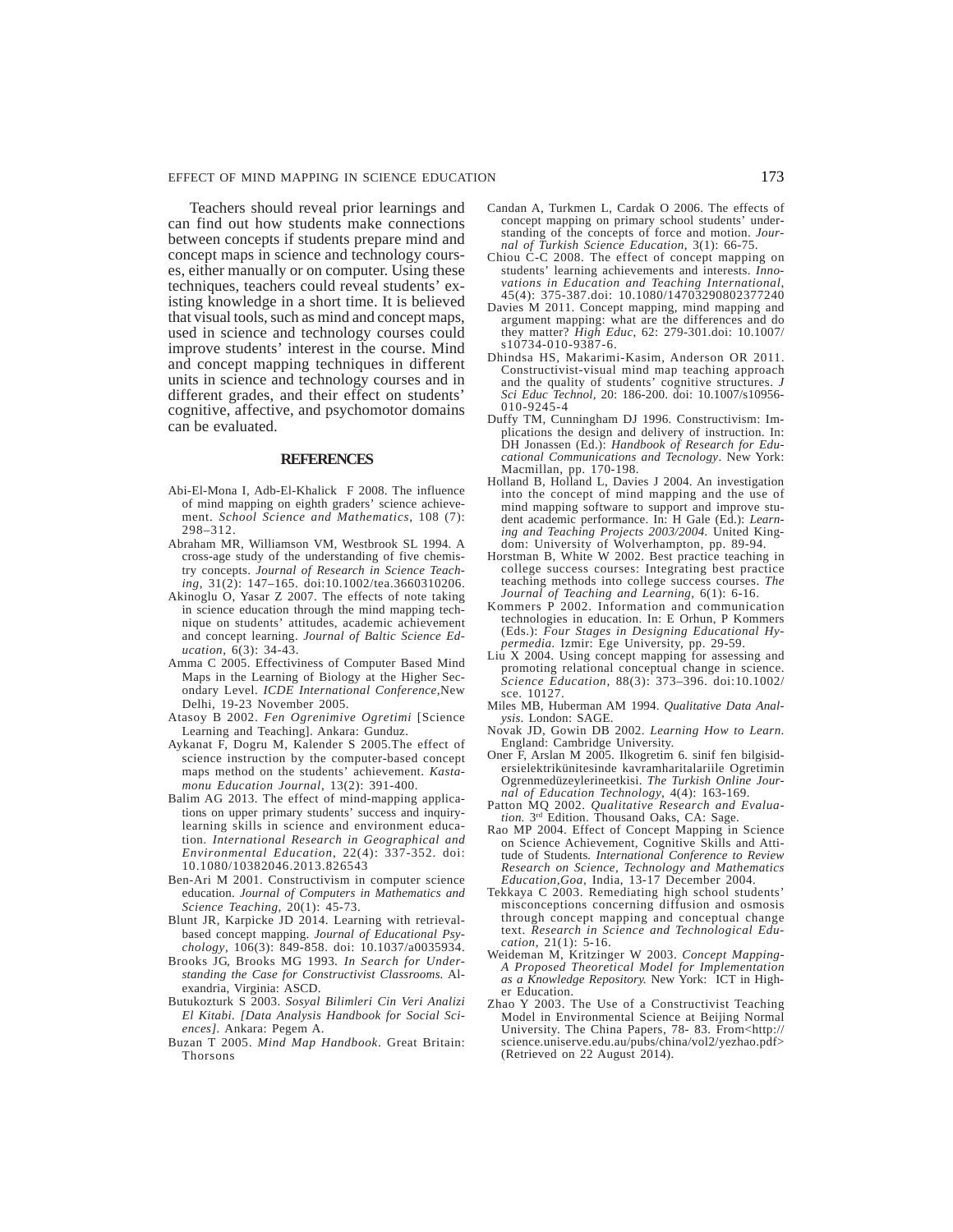| Item No.                    | <i>Item</i><br>difficulty<br>(p) | <i>Item</i><br>discrimi-<br>nation(d) | Item No. | <i>Item</i><br>difficulty<br>(p) | <i>Item</i><br>discrimi-<br>nation $(d)$ |
|-----------------------------|----------------------------------|---------------------------------------|----------|----------------------------------|------------------------------------------|
| $\mathbf{1}$                | 0.737                            | 0.199                                 | 26       | 0.615                            | 0.499                                    |
| $\mathbf{2}$                | 0.724                            | 0.259                                 | 27       | 0.282                            | 0.184                                    |
| $\ensuremath{\mathfrak{Z}}$ | 0.449                            | 0.000                                 | 28       | 0.468                            | 0.445                                    |
| 4                           | 0.321                            | 0.182                                 | 29       | 0.423                            | 0.261                                    |
| 5                           | 0.577                            | 0.342                                 | 30       | 0.244                            | 0.391                                    |
| 6                           | 0.513                            | 0.494                                 | 31       | 0.314                            | 0.219                                    |
| 7                           | 0.449                            | 0.272                                 | 32       | 0.462                            | 0.297                                    |
| $\,$ 8 $\,$                 | 0.429                            | 0.242                                 | 33       | 0.564                            | 0.477                                    |
| 9                           | 0.429                            | 0.142                                 | 34       | 0.577                            | 0.405                                    |
| 10                          | 0.391                            | 0.199                                 | 35       | 0.487                            | 0.475                                    |
| 11                          | 0.321                            | 0.191                                 | 36       | 0.622                            | 0.408                                    |
| 12                          | 0.410                            | 0.270                                 | 37       | 0.692                            | 0.520                                    |
| 13                          | 0.513                            | 0.363                                 | 38       | 0.404                            | 0.194                                    |
| 14                          | 0.186                            | $-0.003$                              | 39       | 0.295                            | 0.100                                    |
| 15                          | 0.295                            | 0.087                                 | 40       | 0.186                            | 0.265                                    |
| 16                          | 0.244                            | 0.275                                 | 41       | 0.590                            | 0.383                                    |
| 17                          | 0.245                            | 0.415                                 | 42       | 0.429                            | 0.329                                    |
| 18                          | 0.449                            | 0.403                                 | 43       | 0.673                            | 0.391                                    |
| 19                          | 0.487                            | 0.196                                 | 44       | 0.250                            | 0.131                                    |
| 20                          | 0.474                            | 0.325                                 | 45       | 0.410                            | 0.015                                    |
| 21                          | 0.295                            | 0.076                                 | 46       | 0.391                            | 0.375                                    |
| 22                          | 0.288                            | 0.154                                 | 47       | 0.333                            | 0.329                                    |
| 23<br>24                    | 0.500<br>0.359                   | 0.363                                 | 48       | 0.442                            | 0.384                                    |
| 25                          | 0.340                            | 0.424<br>0.270                        | 49       | 0.192                            | 0.089                                    |

**Appendix A: Item and test analyses of the concept test of the "Systems in Our Body" unit**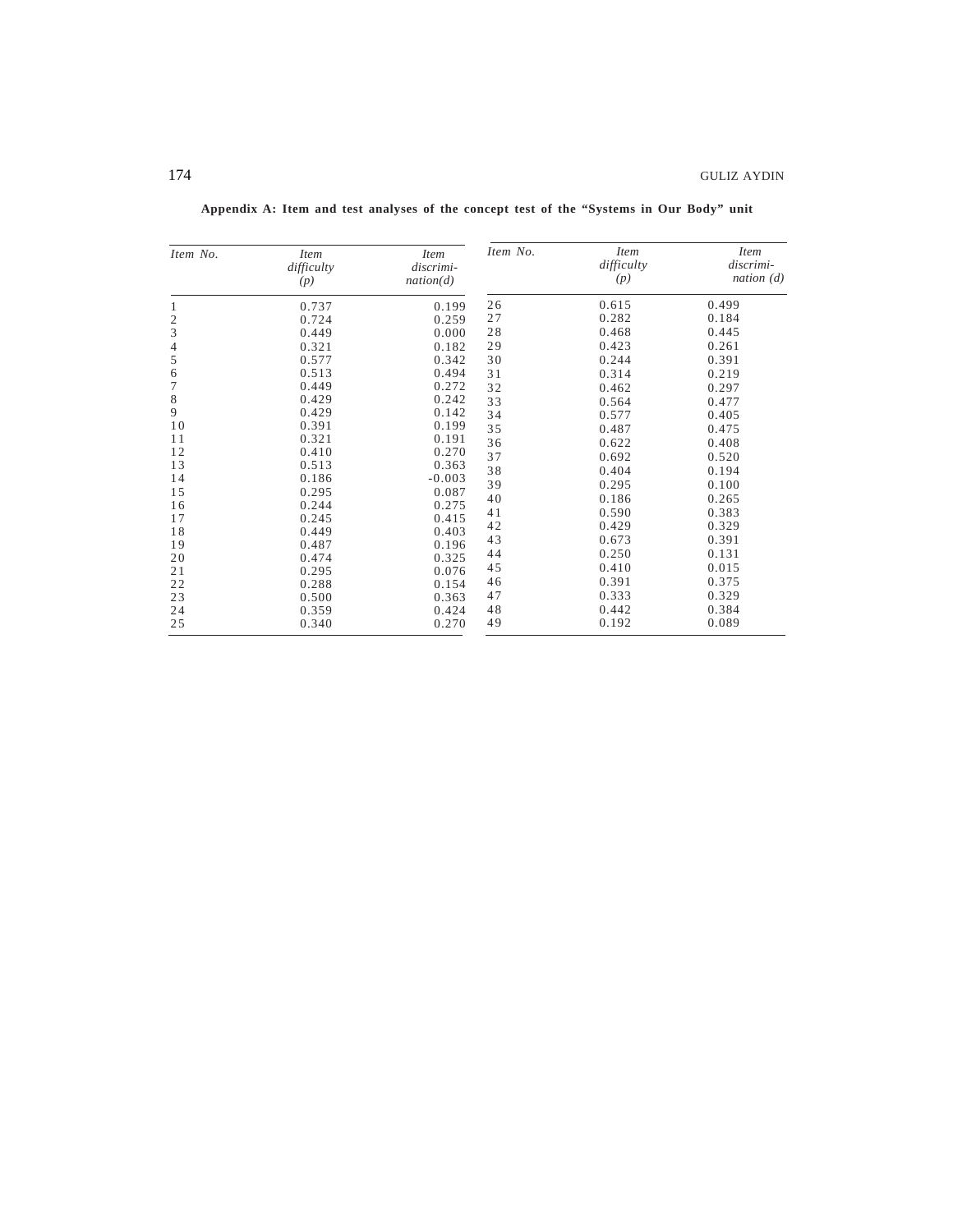



Fig. 1. An activity in Experimental group 1 Fig. 2. Technology-supported mind mapping



**Fig. 3. Technology-supported concept mapping**

# **Appendix B: About the experimental application**